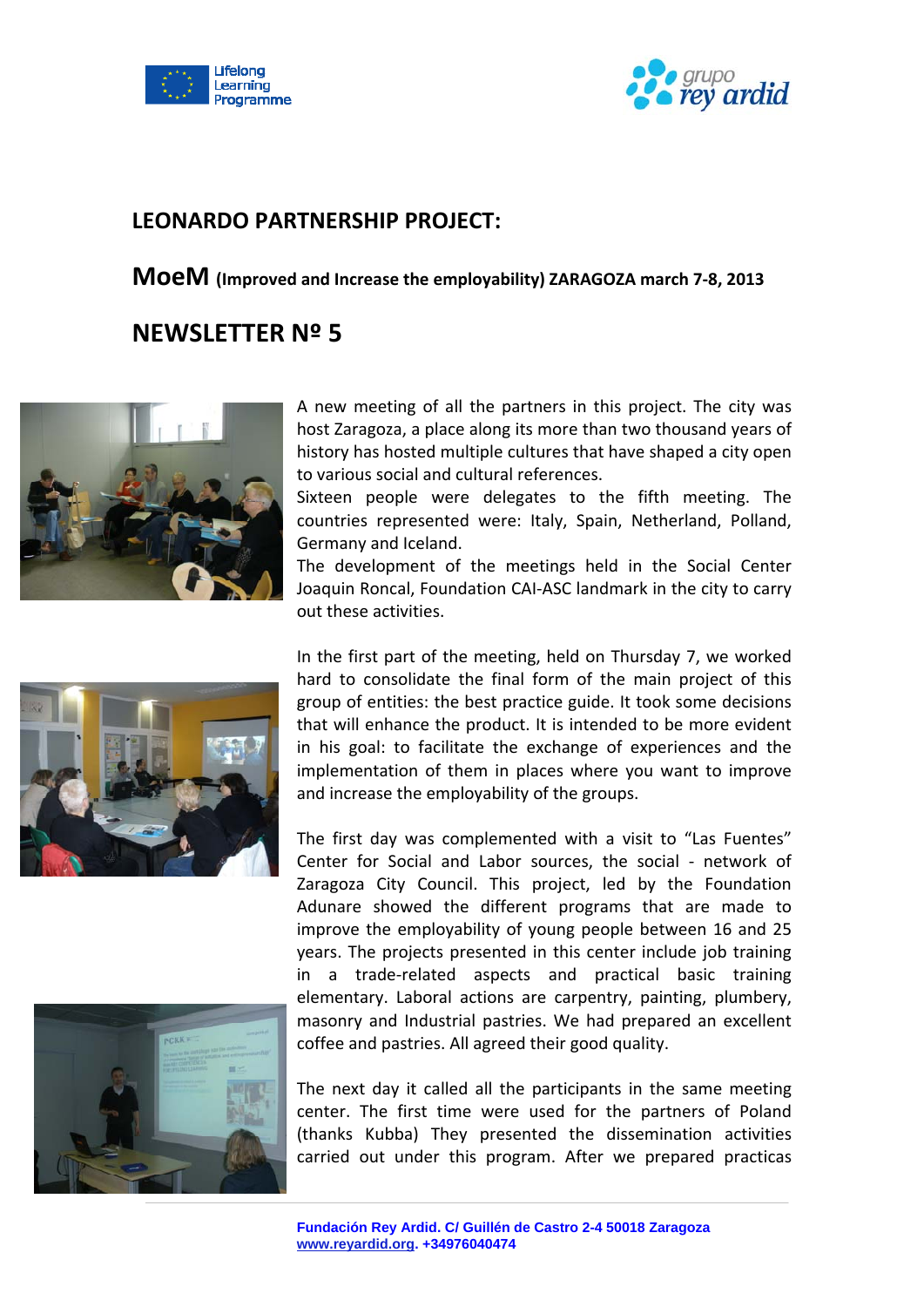



aspects for next meetin in Polland. Subsequently a new review of some aspects to complete in our broadcast products.



The meeting was complemented by a new visit. This time in the "Espacio Visiones" Rey Ardid Foundation center for the development of motivational activities and artistic creativity, especially for people with mental health problems. Some participants suggested the possibility that this center is to enhance the employability of people with many alternative and social difficulties as space support and enhance employability alternative.



After lunch in a historical family Restaurant, Casa Emilio, all participants decided to arrived at La Aljaferia Palaces, heritage site recognized by UNESCO, exemplary blend of Moorish and Christian architecture.

We finished our meeting and remain excited to celebrate their last meeting in Poland in early June.